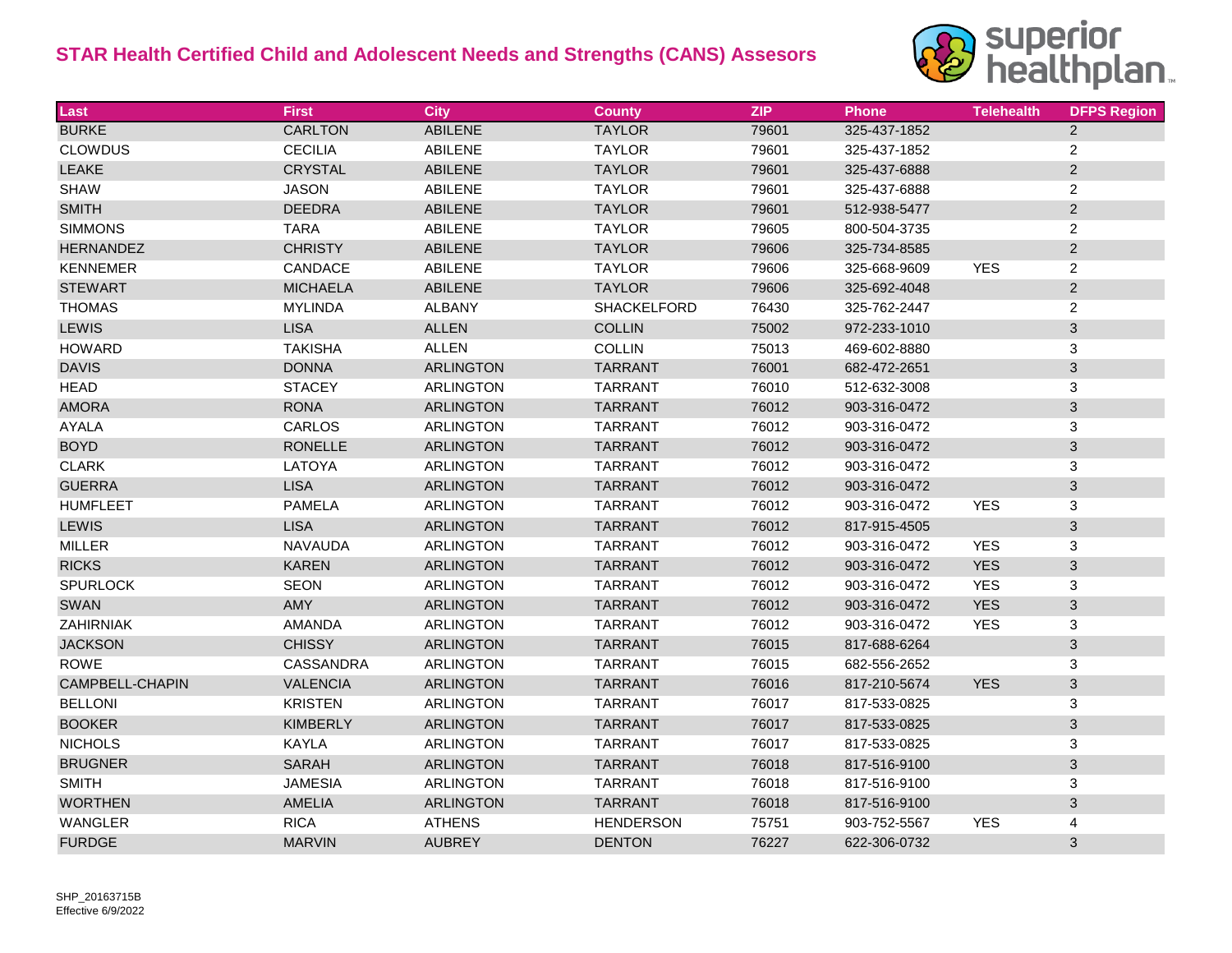

| Last               | <b>First</b>       | <b>City</b>      | <b>County</b>  | <b>ZIP</b> | <b>Phone</b> | <b>Telehealth</b> | <b>DFPS Region</b>        |
|--------------------|--------------------|------------------|----------------|------------|--------------|-------------------|---------------------------|
| <b>JONES</b>       | <b>LAUREL</b>      | <b>BROWNWOOD</b> | <b>BROWN</b>   | 76801      | 325-649-4357 |                   | $\overline{2}$            |
| <b>QUINTANA</b>    | <b>SUSAN</b>       | <b>BROWNWOOD</b> | <b>BROWN</b>   | 76804      | 325-643-3363 |                   | $\mathbf{2}$              |
| <b>BECKMAN</b>     | <b>BRANDON</b>     | <b>CLIFTON</b>   | <b>BOSQUE</b>  | 76634      | 254-675-8621 | <b>YES</b>        | $\overline{7}$            |
| <b>MUNOZ</b>       | <b>SHARON</b>      | <b>CORSICANA</b> | <b>NAVARRO</b> | 75110      | 254-739-3101 |                   | $\sqrt{3}$                |
| <b>WRIGHT</b>      | <b>KAROL</b>       | CORSICANA        | <b>NAVARRO</b> | 75110      | 903-872-5048 |                   | $\ensuremath{\mathsf{3}}$ |
| <b>CARTER</b>      | <b>REVA</b>        | <b>DALLAS</b>    | <b>DALLAS</b>  | 75204      | 214-564-7722 |                   | $\sqrt{3}$                |
| <b>SNIADECKI</b>   | <b>HEATHER</b>     | <b>DALLAS</b>    | <b>DALLAS</b>  | 75206      | 469-471-1545 |                   | $\ensuremath{\mathsf{3}}$ |
| <b>WORTHEN</b>     | <b>AMELIA</b>      | <b>DALLAS</b>    | <b>DALLAS</b>  | 75208      | 817-854-3202 |                   | $\sqrt{3}$                |
| <b>HASTINGS</b>    | LARA               | <b>DALLAS</b>    | <b>DALLAS</b>  | 75215      | 214-828-2603 |                   | $\ensuremath{\mathsf{3}}$ |
| <b>RICKS-GERST</b> | <b>JACQUELYN</b>   | <b>DALLAS</b>    | <b>DALLAS</b>  | 75215      | 214-957-7736 |                   | $\sqrt{3}$                |
| ZABLOSKY           | <b>DON</b>         | <b>DALLAS</b>    | <b>DALLAS</b>  | 75218      | 469-855-9107 | <b>YES</b>        | 3                         |
| <b>GREENWOOD</b>   | <b>DEISHONDA</b>   | <b>DALLAS</b>    | <b>DALLAS</b>  | 75219      | 214-210-1750 |                   | $\sqrt{3}$                |
| <b>KNAPP</b>       | <b>EVAN</b>        | <b>DALLAS</b>    | <b>DALLAS</b>  | 75219      | 214-824-8878 |                   | 3                         |
| <b>PLATER</b>      | LATOYA             | <b>DALLAS</b>    | <b>DALLAS</b>  | 75219      | 972-774-8947 | <b>YES</b>        | $\sqrt{3}$                |
| <b>MAYO</b>        | <b>BRITTANY</b>    | <b>DALLAS</b>    | <b>DALLAS</b>  | 75220      | 682-305-0607 |                   | 3                         |
| RICKS-GERST        | <b>JACQUELYN</b>   | <b>DALLAS</b>    | <b>DALLAS</b>  | 75224      | 214-957-7736 |                   | $\sqrt{3}$                |
| <b>BRADY</b>       | <b>HALLIE</b>      | <b>DALLAS</b>    | <b>DALLAS</b>  | 75228      | 214-818-2634 |                   | 3                         |
| <b>PATTERSON</b>   | <b>DITALLIANNA</b> | <b>DALLAS</b>    | <b>DALLAS</b>  | 75228      | 214-257-9223 |                   | $\sqrt{3}$                |
| <b>MINTER</b>      | <b>TAMECA</b>      | <b>DALLAS</b>    | <b>DALLAS</b>  | 75231      | 972-450-9465 |                   | $\ensuremath{\mathsf{3}}$ |
| <b>SNIADECKI</b>   | <b>HEATHER</b>     | <b>DALLAS</b>    | <b>DALLAS</b>  | 75231      | 214-265-6051 |                   | $\sqrt{3}$                |
| <b>ROBINSON</b>    | <b>DENISE</b>      | <b>DALLAS</b>    | <b>DALLAS</b>  | 75232      | 469-733-6556 |                   | 3                         |
| <b>THOMAS</b>      | <b>LASHONDA</b>    | <b>DALLAS</b>    | <b>DALLAS</b>  | 75235      | 214-351-3490 | <b>YES</b>        | $\mathbf{3}$              |
| <b>VERGES</b>      | <b>HEIDI</b>       | <b>DALLAS</b>    | <b>DALLAS</b>  | 75235      | 214-351-3490 | <b>YES</b>        | $\ensuremath{\mathsf{3}}$ |
| <b>THORNTON</b>    | <b>KRYSTAL</b>     | <b>DALLAS</b>    | <b>DALLAS</b>  | 75236      | 214-709-6590 | <b>YES</b>        | $\sqrt{3}$                |
| CAMPBELL-CHAPIN    | <b>VALENCIA</b>    | <b>DALLAS</b>    | <b>DALLAS</b>  | 75238      | 214-221-0132 | <b>YES</b>        | 3                         |
| <b>PLATER</b>      | LATOYA             | <b>DALLAS</b>    | <b>DALLAS</b>  | 75238      | 214-221-0132 | <b>YES</b>        | $\sqrt{3}$                |
| <b>WATSON</b>      | AMY                | <b>DALLAS</b>    | <b>DALLAS</b>  | 75238      | 940-382-5112 |                   | $\mathbf{3}$              |
| <b>CORTES</b>      | <b>SUSANA</b>      | <b>DALLAS</b>    | <b>DALLAS</b>  | 75240      | 214-682-7842 | <b>YES</b>        | $\ensuremath{\mathsf{3}}$ |
| <b>MARSHALL</b>    | <b>SHAMARA</b>     | <b>DALLAS</b>    | <b>DALLAS</b>  | 75240      | 469-964-6141 |                   | $\mathbf{3}$              |
| <b>CALENDER</b>    | <b>KOURTNEY</b>    | <b>DALLAS</b>    | <b>DALLAS</b>  | 75243      | 214-366-9407 | <b>YES</b>        | $\mathbf{3}$              |
| <b>DAVIS</b>       | ANDREA             | <b>DALLAS</b>    | <b>DALLAS</b>  | 75243      | 972-880-5737 | <b>YES</b>        | $\ensuremath{\mathsf{3}}$ |
| <b>GIBSON</b>      | <b>JENESIS</b>     | <b>DALLAS</b>    | <b>DALLAS</b>  | 75243      | 318-987-1992 | <b>YES</b>        | 3                         |
| <b>HERPIN</b>      | <b>ERIC</b>        | <b>DALLAS</b>    | <b>DALLAS</b>  | 75243      | 318-990-1590 | <b>YES</b>        | 3                         |
| <b>RAY</b>         | <b>ALISA</b>       | <b>DALLAS</b>    | <b>DALLAS</b>  | 75243      | 214-366-9407 | <b>YES</b>        | $\sqrt{3}$                |
| <b>BELLO</b>       | <b>CARISSA</b>     | <b>DALLAS</b>    | <b>DALLAS</b>  | 75247      | 214-821-6505 |                   | $\mathbf{3}$              |
| <b>BROWN</b>       | <b>ARIEL</b>       | <b>DALLAS</b>    | <b>DALLAS</b>  | 75247      | 469-863-6970 | <b>YES</b>        | $\sqrt{3}$                |
| <b>CRUTCH</b>      | <b>JACKSON</b>     | <b>DALLAS</b>    | <b>DALLAS</b>  | 75247      | 214-534-8479 | <b>YES</b>        | 3                         |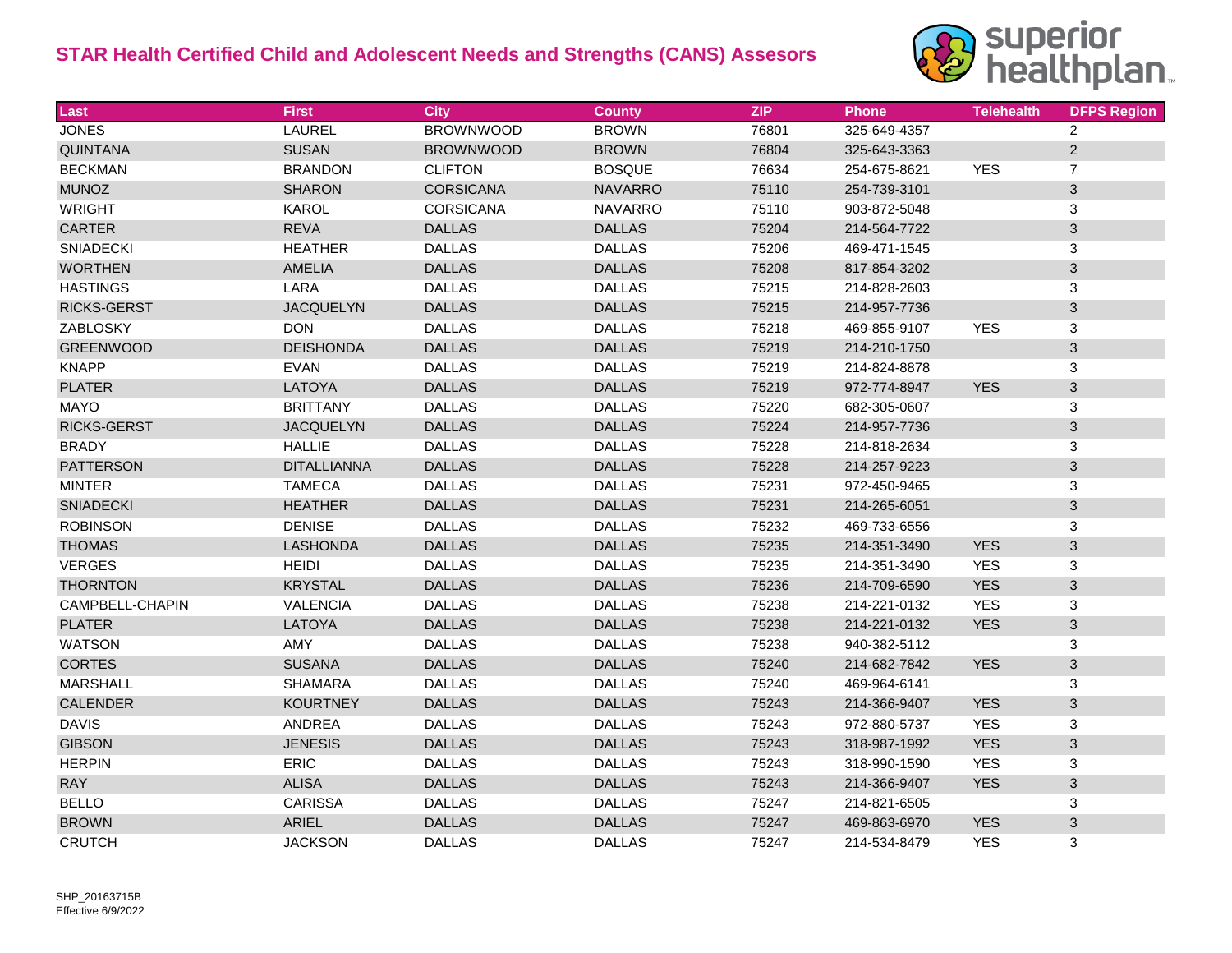

| Last             | <b>First</b>     | <b>City</b>          | <b>County</b>  | <b>ZIP</b> | <b>Phone</b> | <b>Telehealth</b> | <b>DFPS Region</b>        |
|------------------|------------------|----------------------|----------------|------------|--------------|-------------------|---------------------------|
| <b>DUKE</b>      | <b>BRITTANY</b>  | <b>DALLAS</b>        | <b>DALLAS</b>  | 75247      | 512-394-7249 |                   | $\mathbf{3}$              |
| <b>HAWKINS</b>   | <b>JEFFRAY</b>   | <b>DALLAS</b>        | <b>DALLAS</b>  | 75247      | 214-534-8479 |                   | 3                         |
| <b>MITCHELL</b>  | <b>LINDA</b>     | <b>DALLAS</b>        | <b>DALLAS</b>  | 75247      | 214-821-6505 | <b>YES</b>        | $\ensuremath{\mathsf{3}}$ |
| <b>PYLE</b>      | <b>JULIANNE</b>  | <b>DALLAS</b>        | <b>DALLAS</b>  | 75247      | 214-821-6505 |                   | 3                         |
| <b>SABUR</b>     | SAMIYYAH         | <b>DALLAS</b>        | <b>DALLAS</b>  | 75247      | 214-821-6505 | <b>YES</b>        | $\mathbf{3}$              |
| <b>SALING</b>    | <b>LINDA</b>     | <b>DALLAS</b>        | <b>DALLAS</b>  | 75247      | 214-821-6505 | <b>YES</b>        | $\ensuremath{\mathsf{3}}$ |
| <b>THOMAS</b>    | <b>SHALONDA</b>  | <b>DALLAS</b>        | <b>DALLAS</b>  | 75247      | 214-683-5535 |                   | $\mathbf{3}$              |
| <b>THOMAS</b>    | <b>SHELLY</b>    | <b>DALLAS</b>        | <b>DALLAS</b>  | 75247      | 214-821-6505 | <b>YES</b>        | $\ensuremath{\mathsf{3}}$ |
| <b>TURNER</b>    | <b>SHAYLA</b>    | <b>DALLAS</b>        | <b>DALLAS</b>  | 75247      | 214-534-8479 | <b>YES</b>        | $\sqrt{3}$                |
| <b>HAFFORD</b>   | JANAE            | <b>DALLAS</b>        | <b>DALLAS</b>  | 75249      | 817-841-9075 |                   | 3                         |
| <b>GOODWIN</b>   | <b>GLENDA</b>    | <b>DECATUR</b>       | <b>WISE</b>    | 76234      | 817-812-2880 |                   | $\mathbf{3}$              |
| <b>GARDINER</b>  | CRYSTAL          | <b>DENTON</b>        | <b>DENTON</b>  | 76201      | 940-382-5112 | <b>YES</b>        | $\ensuremath{\mathsf{3}}$ |
| <b>RODRIGUEZ</b> | <b>EFRAIN</b>    | <b>DENTON</b>        | <b>DENTON</b>  | 76201      | 817-320-3219 |                   | $\sqrt{3}$                |
| <b>WATSON</b>    | AMY              | <b>DENTON</b>        | <b>DENTON</b>  | 76201      | 940-382-5112 |                   | $\ensuremath{\mathsf{3}}$ |
| <b>BECKMAN</b>   | <b>BRANDON</b>   | <b>DENTON</b>        | <b>DENTON</b>  | 76205      | 940-489-2012 | <b>YES</b>        | $\sqrt{3}$                |
| <b>MEYERING</b>  | <b>CYNTHIA</b>   | <b>DENTON</b>        | <b>DENTON</b>  | 76205      | 940-453-4732 |                   | 3                         |
| <b>ADAMS</b>     | <b>TERRI</b>     | <b>DESOTO</b>        | <b>DALLAS</b>  | 75115      | 214-762-0413 |                   | $\sqrt{3}$                |
| <b>MBURU</b>     | <b>PETER</b>     | <b>DESOTO</b>        | <b>DALLAS</b>  | 75115      | 817-366-0950 |                   | $\ensuremath{\mathsf{3}}$ |
| <b>HENDERSON</b> | YALANDA          | <b>DUNCANVILLE</b>   | <b>DALLAS</b>  | 75116      | 972-533-1572 |                   | $\sqrt{3}$                |
| OBAZE            | <b>ROSE</b>      | <b>DUNCANVILLE</b>   | <b>DALLAS</b>  | 75116      | 214-460-4285 |                   | $\ensuremath{\mathsf{3}}$ |
| <b>THOMAS</b>    | <b>KESHA</b>     | <b>DUNCANVILLE</b>   | <b>DALLAS</b>  | 75137      | 469-606-0856 |                   | $\sqrt{3}$                |
| <b>MARTIN</b>    | <b>CHAMA</b>     | EARLY                | <b>BROWN</b>   | 76802      | 325-647-0772 |                   | $\mathbf{2}$              |
| <b>HAWLEY</b>    | <b>CONOR</b>     | FORT WORTH           | <b>TARRANT</b> | 76107      | 254-396-3013 |                   | $\sqrt{3}$                |
| <b>HAWLEY</b>    | <b>CONOR</b>     | FORT WORTH           | <b>TARRANT</b> | 76107      | 817-569-4300 |                   | $\mathbf{3}$              |
| <b>KING</b>      | <b>MELISSA</b>   | FORT WORTH           | <b>TARRANT</b> | 76107      | 325-201-1055 |                   | $\ensuremath{\mathsf{3}}$ |
| <b>OLIVER</b>    | <b>SUSAN</b>     | FORT WORTH           | <b>TARRANT</b> | 76107      | 325-280-8833 |                   | $\mathbf{3}$              |
| <b>SANDERS</b>   | <b>ISABEL</b>    | <b>FORT WORTH</b>    | <b>TARRANT</b> | 76111      | 817-335-1994 |                   | $\sqrt{3}$                |
| <b>DOVE</b>      | <b>SHANNON</b>   | FORT WORTH           | <b>TARRANT</b> | 76120      | 817-688-7595 | <b>YES</b>        | $\mathbf{3}$              |
| <b>MORRIS</b>    | <b>PAMELA</b>    | FORT WORTH           | <b>TARRANT</b> | 76134      | 817-975-7957 | <b>YES</b>        | $\mathbf{3}$              |
| <b>URAN</b>      | <b>CORI</b>      | FORT WORTH           | <b>TARRANT</b> | 76137      | 817-896-3174 |                   | 3                         |
| <b>SMITH</b>     | <b>JAMESIA</b>   | FT WORTH             | <b>TARRANT</b> | 76244      | 682-268-0881 |                   | $\sqrt{3}$                |
| <b>TOLES</b>     | <b>IZERIAL</b>   | <b>GAINESVILLE</b>   | <b>COOKE</b>   | 76240      | 940-222-5146 |                   | 3                         |
| <b>BATISTE</b>   | <b>CIERRA</b>    | <b>GARLAND</b>       | <b>DALLAS</b>  | 75040      | 901-569-7149 | <b>YES</b>        | $\sqrt{3}$                |
| <b>HARRIS</b>    | <b>MARQUETTA</b> | <b>GARLAND</b>       | <b>DALLAS</b>  | 75040      | 469-650-0187 |                   | 3                         |
| <b>RICE</b>      | <b>CASSIDY</b>   | <b>GARLAND</b>       | <b>DALLAS</b>  | 75043      | 972-303-5303 |                   | $\sqrt{3}$                |
| <b>BATISTE</b>   | <b>CIERRA</b>    | <b>GLENN HEIGHTS</b> | <b>ELLIS</b>   | 75154      | 972-741-1346 | <b>YES</b>        | $\ensuremath{\mathsf{3}}$ |
| <b>DUFFEY</b>    | <b>NEKAYA</b>    | <b>GLENN HEIGHTS</b> | <b>ELLIS</b>   | 75154      | 972-741-1346 |                   | $\mathfrak{S}$            |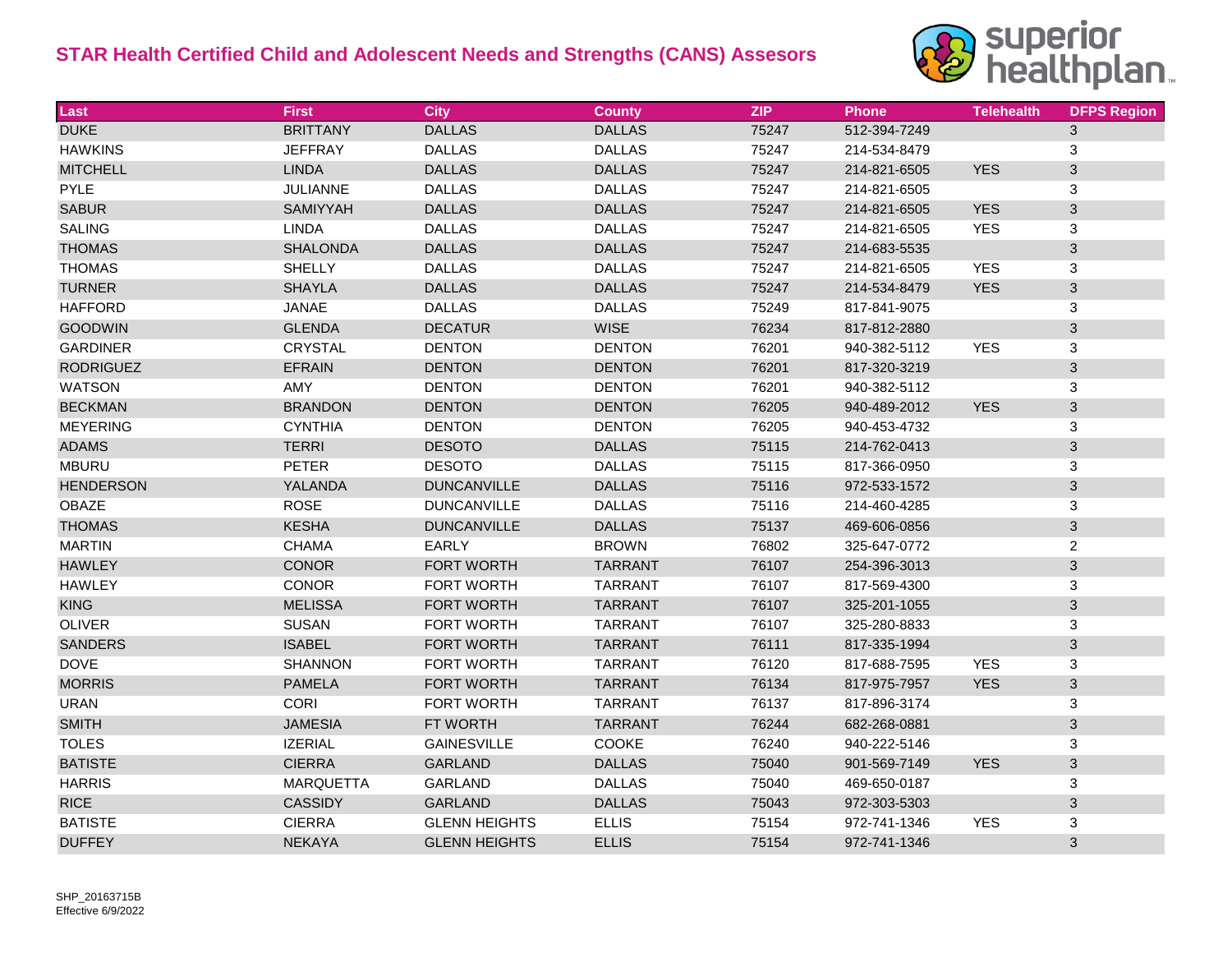

| Last              | <b>First</b>    | <b>City</b>          | <b>County</b>   | <b>ZIP</b> | <b>Phone</b> | <b>Telehealth</b> | <b>DFPS Region</b> |
|-------------------|-----------------|----------------------|-----------------|------------|--------------|-------------------|--------------------|
| EDWARDS-GRANT     | <b>LAKISHA</b>  | <b>GLENN HEIGHTS</b> | <b>ELLIS</b>    | 75154      | 972-741-1346 |                   | 3                  |
| <b>KITSMILLER</b> | <b>DAVID</b>    | <b>GLENN HEIGHTS</b> | <b>ELLIS</b>    | 75154      | 972-741-1346 | <b>YES</b>        | $\mathfrak{S}$     |
| <b>DAVIS</b>      | <b>ROBBIE</b>   | <b>GRANBURY</b>      | <b>HOOD</b>     | 76049      | 817-902-8321 |                   | 3                  |
| <b>THOMAS</b>     | <b>KESHA</b>    | <b>GRAND PRAIRIE</b> | <b>DALLAS</b>   | 75050      | 817-851-2042 |                   | 3                  |
| <b>DAVIS</b>      | <b>THERESA</b>  | <b>GRAND PRAIRIE</b> | <b>DALLAS</b>   | 75052      | 817-888-7994 |                   | 3                  |
| <b>GREEN</b>      | <b>KARINA</b>   | <b>GRAND PRAIRIE</b> | <b>DALLAS</b>   | 75052      | 469-360-6065 | <b>YES</b>        | 3                  |
| <b>ROTIBI</b>     | <b>KENISHA</b>  | <b>GRAND PRAIRIE</b> | <b>DALLAS</b>   | 75052      | 469-602-8484 |                   | 3                  |
| <b>SIMMONS</b>    | <b>DIONE</b>    | <b>GRAND PRAIRIE</b> | <b>DALLAS</b>   | 75052      | 817-505-3901 |                   | 3                  |
| <b>HARRIS</b>     | SAPHEALLAH      | <b>GRAND PRAIRIE</b> | <b>DALLAS</b>   | 75054      | 469-744-5683 | <b>YES</b>        | 3                  |
| <b>PILLARD</b>    | <b>ASHLEY</b>   | <b>GRANDVIEW</b>     | <b>JOHNSON</b>  | 76050      | 469-454-8727 |                   | 3                  |
| <b>FROST</b>      | <b>STENET</b>   | <b>HAWKINS</b>       | <b>WOOD</b>     | 75765      | 903-279-9266 |                   | 4                  |
| <b>BAILIFF</b>    | <b>RUSSELL</b>  | <b>HIDE A WAY</b>    | <b>SMITH</b>    | 75771      | 903-312-7246 |                   | 4                  |
| HALE-GONZALES     | <b>LAUREN</b>   | <b>HILLSBORO</b>     | <b>HILL</b>     | 76645      | 214-724-0702 |                   | $\overline{7}$     |
| <b>DOVE</b>       | <b>SHANNON</b>  | <b>HURST</b>         | <b>TARRANT</b>  | 76054      | 817-688-7595 | <b>YES</b>        | $\mathfrak{S}$     |
| <b>BATISTE</b>    | <b>CIERRA</b>   | <b>IRVING</b>        | <b>DALLAS</b>   | 75063      | 901-569-7149 | <b>YES</b>        | 3                  |
| <b>HAVARD</b>     | <b>JANNIE</b>   | <b>JASPER</b>        | <b>JASPER</b>   | 75951      | 409-489-1100 |                   | 5                  |
| <b>MITCHELL</b>   | <b>HOLLY</b>    | <b>KAUFMAN</b>       | <b>KAUFMAN</b>  | 75142      | 972-932-8898 |                   | 3                  |
| <b>HENTZ</b>      | <b>JAMES</b>    | KENNEDALE            | <b>TARRANT</b>  | 76060      | 817-962-7306 |                   | 3                  |
| <b>GARDINER</b>   | CRYSTAL         | <b>KRUGERVILLE</b>   | <b>DENTON</b>   | 76227      | 817-202-5929 | <b>YES</b>        | 3                  |
| <b>BRADLEY</b>    | <b>NICOVIA</b>  | <b>LANCASTER</b>     | <b>DALLAS</b>   | 75146      | 469-359-3544 | <b>YES</b>        | $\mathfrak{S}$     |
| <b>FOX</b>        | <b>JULIE</b>    | LEONARD              | <b>FANNIN</b>   | 75452      | 903-505-0644 |                   | 3                  |
| <b>SHIPLEY</b>    | <b>BRENDA</b>   | LEWISVILLE           | <b>DENTON</b>   | 75067      | 214-396-3960 |                   | 3                  |
| <b>BAILIFF</b>    | <b>RUSSELL</b>  | <b>LINDALE</b>       | <b>SMITH</b>    | 75771      | 903-312-7246 |                   | 4                  |
| <b>CLOUGH</b>     | <b>KIMBERLY</b> | <b>LONGVIEW</b>      | <b>GREGG</b>    | 75604      | 903-918-6574 |                   | $\overline{4}$     |
| <b>SHAW</b>       | CARRIE          | <b>LONGVIEW</b>      | <b>GREGG</b>    | 75605      | 903-238-6924 |                   | 4                  |
| <b>BONNER</b>     | <b>CRYSTAL</b>  | <b>LUFKIN</b>        | ANGELINA        | 75901      | 936-639-1141 |                   | 5                  |
| <b>COOK</b>       | <b>BRITTANY</b> | <b>LUFKIN</b>        | ANGELINA        | 75901      | 936-699-1030 |                   | 5                  |
| <b>WALKER</b>     | LATOYA          | <b>LUFKIN</b>        | ANGELINA        | 75901      | 936-699-1030 |                   | 5                  |
| <b>BONNER</b>     | <b>CRYSTAL</b>  | <b>LUFKIN</b>        | ANGELINA        | 75904      | 936-272-0555 |                   | 5                  |
| <b>EDMOND</b>     | <b>JULIETA</b>  | <b>LUFKIN</b>        | ANGELINA        | 75904      | 936-238-3868 |                   | 5                  |
| <b>HORNE</b>      | ERIN            | <b>MADISONVILLE</b>  | <b>MADISON</b>  | 77864      | 281-415-6351 | <b>YES</b>        | $\overline{7}$     |
| <b>CLARK</b>      | <b>SHERRYL</b>  | <b>MANSFIELD</b>     | <b>TARRANT</b>  | 76063      | 817-874-8391 |                   | 3                  |
| <b>HERPIN</b>     | ERIC            | <b>MARSHALL</b>      | <b>HARRISON</b> | 75670      | 832-562-8255 | <b>YES</b>        | 4                  |
| <b>HERPIN</b>     | <b>ERIC</b>     | <b>MARSHALL</b>      | <b>HARRISON</b> | 75670      | 903-471-2798 | <b>YES</b>        | $\overline{4}$     |
| <b>JOSLIN</b>     | <b>JOHN</b>     | <b>MCKINNEY</b>      | COLLIN          | 75069      | 512-376-2101 |                   | $\mathbf{3}$       |
| <b>FORTE</b>      | <b>PARKER</b>   | <b>MCKINNEY</b>      | <b>COLLIN</b>   | 75070      | 469-305-2882 | <b>YES</b>        | $\mathfrak{S}$     |
| <b>WILKERSON</b>  | <b>DEBORAH</b>  | <b>MESQUITE</b>      | <b>DALLAS</b>   | 75149      | 214-351-3490 | <b>YES</b>        | 3                  |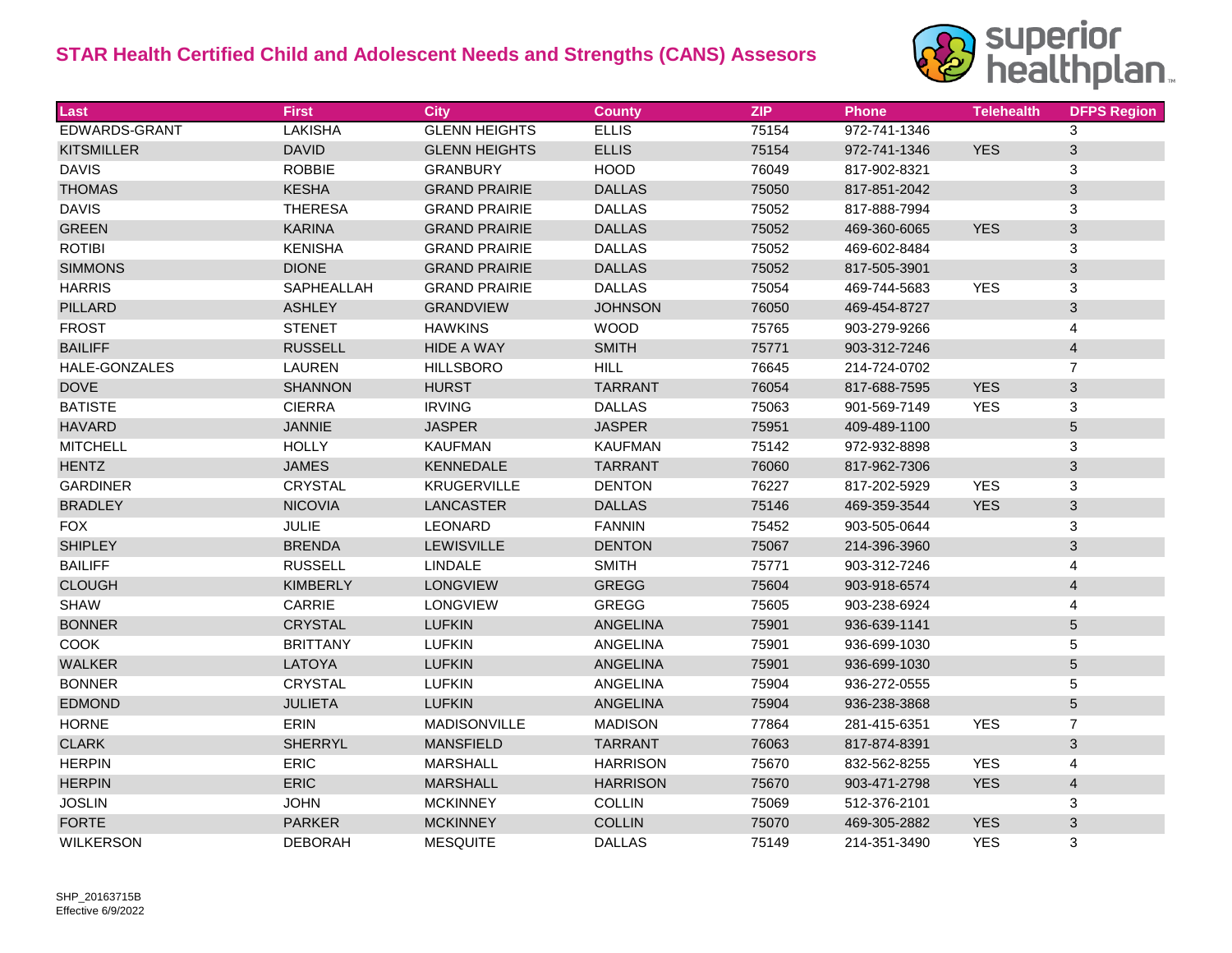

| Last              | <b>First</b>       | <b>City</b>            | <b>County</b>      | <b>ZIP</b> | <b>Phone</b> | <b>Telehealth</b> | <b>DFPS Region</b>        |
|-------------------|--------------------|------------------------|--------------------|------------|--------------|-------------------|---------------------------|
| <b>ARNOLD</b>     | <b>PATRICIA</b>    | <b>MESQUITE</b>        | <b>DALLAS</b>      | 75150      | 972-303-0813 |                   | 3                         |
| <b>DERX</b>       | <b>JESSICA</b>     | <b>MESQUITE</b>        | <b>DALLAS</b>      | 75150      | 214-901-7709 |                   | 3                         |
| <b>GARCIA</b>     | <b>MARIA</b>       | <b>MILFORD</b>         | <b>ELLIS</b>       | 76670      | 214-724-0702 |                   | $\sqrt{3}$                |
| <b>CORDOVA</b>    | <b>AMANDA</b>      | <b>NACOGDOCHES</b>     | <b>NACOGDOCHES</b> | 75965      | 936-560-6855 |                   | 5                         |
| <b>GLEGHORN</b>   | <b>VIRGINIA</b>    | <b>NACOGDOCHES</b>     | <b>NACOGDOCHES</b> | 75965      | 936-560-6855 |                   | $\overline{5}$            |
| <b>KRAWIETZ</b>   | <b>KALLIE</b>      | <b>NACOGDOCHES</b>     | <b>NACOGDOCHES</b> | 75965      | 936-560-6855 |                   | 5                         |
| <b>WILSON</b>     | <b>SARAH</b>       | <b>NACOGDOCHES</b>     | <b>NACOGDOCHES</b> | 75965      | 936-560-6855 |                   | $\sqrt{5}$                |
| <b>WOJASINSKI</b> | JANAE              | <b>NACOGDOCHES</b>     | <b>NACOGDOCHES</b> | 75965      | 936-560-6855 |                   | $\mathbf 5$               |
| <b>MCGEE</b>      | <b>LOLA</b>        | <b>PITTSBURG</b>       | <b>CAMP</b>        | 75686      | 682-553-0417 |                   | $\overline{4}$            |
| <b>GRIMES</b>     | CAROLYN            | <b>PLANO</b>           | <b>COLLIN</b>      | 75024      | 469-303-4700 |                   | $\ensuremath{\mathsf{3}}$ |
| <b>LAMMINEN</b>   | <b>LAURA</b>       | <b>PLANO</b>           | <b>COLLIN</b>      | 75024      | 469-303-4700 |                   | $\sqrt{3}$                |
| <b>BELLONI</b>    | <b>KRISTEN</b>     | <b>PLANO</b>           | <b>COLLIN</b>      | 75093      | 469-604-7707 |                   | $\sqrt{3}$                |
| <b>BURNEY</b>     | <b>SHERRIE</b>     | <b>PLANO</b>           | <b>COLLIN</b>      | 75093      | 214-396-3960 |                   | $\mathbf{3}$              |
| <b>JONES</b>      | <b>CIONDRIA</b>    | <b>PLANO</b>           | <b>COLLIN</b>      | 75093      | 214-396-3960 |                   | $\ensuremath{\mathsf{3}}$ |
| <b>MALLINSON</b>  | <b>ARTHUR</b>      | <b>PLANO</b>           | <b>COLLIN</b>      | 75093      | 214-351-3490 | <b>YES</b>        | $\mathbf{3}$              |
| <b>NICHOLS</b>    | KAYLA              | <b>PLANO</b>           | <b>COLLIN</b>      | 75093      | 214-396-3960 |                   | 3                         |
| <b>WEAVER</b>     | <b>CHRISTOPHER</b> | <b>PLANO</b>           | <b>COLLIN</b>      | 75093      | 214-396-3960 |                   | $\mathbf{3}$              |
| <b>MITCHELL</b>   | <b>LINDA</b>       | <b>RICHLAND HILLS</b>  | <b>TARRANT</b>     | 76180      | 682-626-5600 | <b>YES</b>        | $\ensuremath{\mathsf{3}}$ |
| <b>BEANS</b>      | <b>CHESTER</b>     | <b>ROWLETT</b>         | <b>DALLAS</b>      | 75088      | 214-533-8139 |                   | $\mathbf{3}$              |
| <b>SHIPLEY</b>    | <b>BRENDA</b>      | <b>ROWLETT</b>         | <b>DALLAS</b>      | 75089      | 972-463-7970 |                   | 3                         |
| <b>DAVIS</b>      | <b>DEBORAH</b>     | <b>ROYSE CITY</b>      | <b>ROCKWALL</b>    | 75189      | 214-325-2049 |                   | $\mathfrak{S}$            |
| <b>CLARK</b>      | <b>SHANDREA</b>    | <b>SAINT JO</b>        | <b>MONTAGUE</b>    | 76265      | 940-841-0779 | <b>YES</b>        | $\overline{c}$            |
| MULLENIX-ARTIG    | <b>CARA</b>        | <b>SEYMOUR</b>         | <b>BAYLOR</b>      | 76380      | 940-889-2277 |                   | $\overline{2}$            |
| <b>DANCER</b>     | <b>TIFFANY</b>     | <b>SHERMAN</b>         | <b>GRAYSON</b>     | 75090      | 903-893-7768 |                   | 3                         |
| <b>LEWIS</b>      | <b>BETH</b>        | <b>SHERMAN</b>         | <b>GRAYSON</b>     | 75090      | 903-893-7768 | <b>YES</b>        | $\mathbf{3}$              |
| <b>WRENN</b>      | <b>KEVIN</b>       | <b>SHERMAN</b>         | <b>GRAYSON</b>     | 75092      | 903-231-3509 | <b>YES</b>        | 3                         |
| <b>BOATMAN</b>    | <b>LAUREN</b>      | <b>SULPHUR SPRINGS</b> | <b>HOPKINS</b>     | 75482      | 903-348-1156 |                   | $\overline{4}$            |
| <b>KELLEY</b>     | <b>SHIRLEY</b>     | <b>TEXARKANA</b>       | <b>BOWIE</b>       | 75503      | 903-831-1050 |                   | 4                         |
| <b>BAILEY</b>     | <b>LISA</b>        | <b>TRINITY</b>         | <b>TRINITY</b>     | 75862      | 936-577-1186 |                   | $\sqrt{5}$                |
| <b>SAWYER</b>     | <b>BRANDI</b>      | <b>TYLER</b>           | <b>SMITH</b>       | 75702      | 903-597-1351 |                   | $\overline{\mathbf{4}}$   |
| <b>BAILIFF</b>    | <b>AUSTYN</b>      | <b>TYLER</b>           | <b>SMITH</b>       | 75703      | 903-952-3757 | <b>YES</b>        | $\overline{4}$            |
| <b>HENDERSON</b>  | <b>DEBRA</b>       | <b>TYLER</b>           | <b>SMITH</b>       | 75703      | 903-747-7040 |                   | 4                         |
| <b>MCCORD</b>     | AMOS               | <b>TYLER</b>           | <b>SMITH</b>       | 75703      | 903-251-2358 | <b>YES</b>        | $\overline{4}$            |
| SAWYER            | <b>BRANDI</b>      | <b>TYLER</b>           | <b>SMITH</b>       | 75703      | 903-939-2247 |                   | 4                         |
| <b>HUSETH</b>     | <b>TINA</b>        | <b>TYLER</b>           | <b>SMITH</b>       | 75706      | 903-920-7847 | <b>YES</b>        | $\overline{4}$            |
| <b>HERPIN</b>     | ERIC               | <b>WAKE VILLAGE</b>    | <b>BOWIE</b>       | 75501      | 903-501-8032 | <b>YES</b>        | 4                         |
| <b>HINDMAN</b>    | <b>EMILY</b>       | WAXAHACHIE             | <b>ELLIS</b>       | 75165      | 903-851-5058 |                   | $\mathfrak{S}$            |